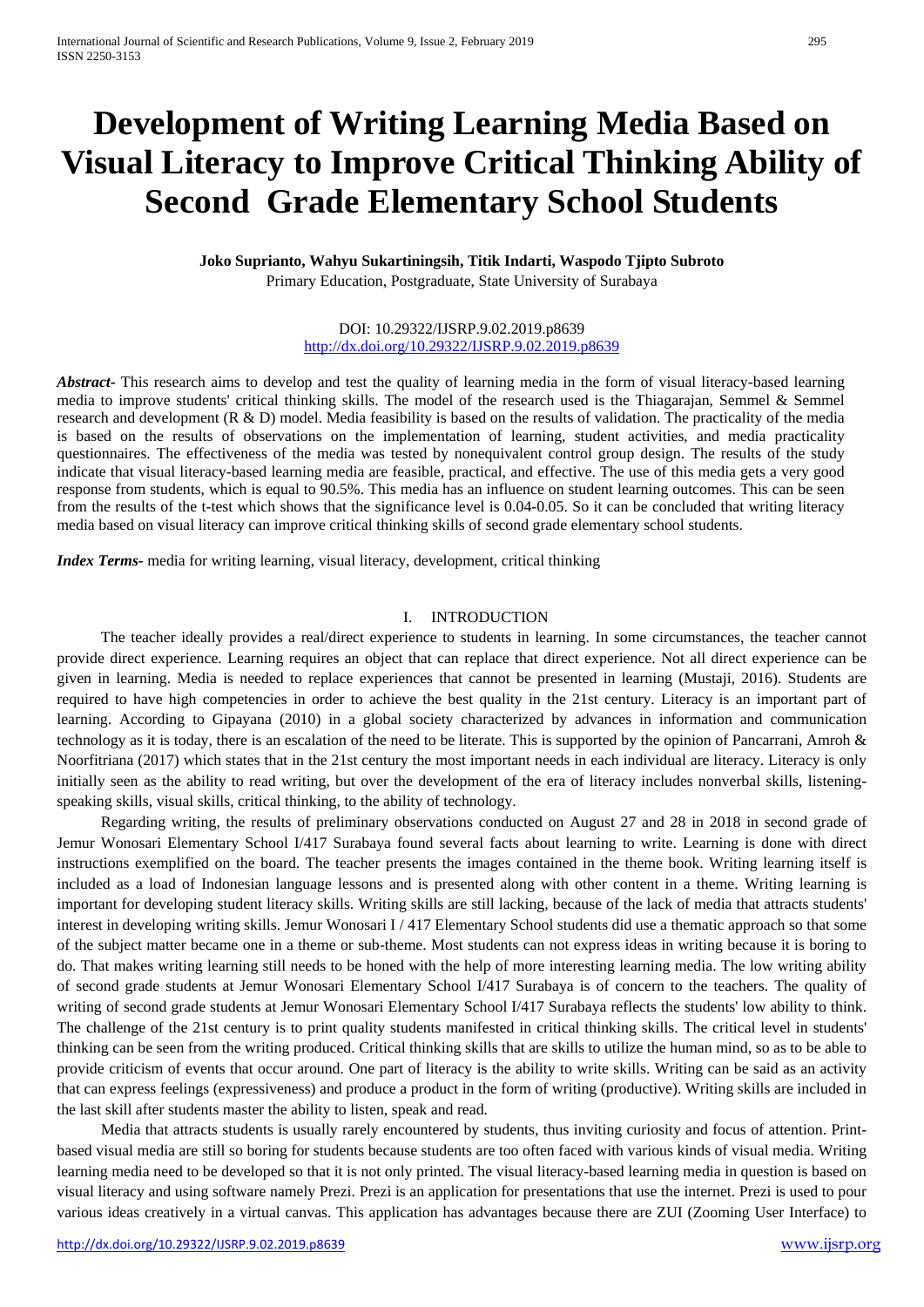display larger or smaller presentation shows. Media for writing literacy based on visual literacy using the Prezi application. The media is designed to be several interesting slides and has several animated images. The way to compose sentences based on images is also in the part of one of the slides displayed. Multimedia nuanced media has also been developed by several people. The results of the study written also show a marked improvement in writing skills and criticality in thinking. The results of the study by Ulfa & Soenarto (2017) state that the media (video and images) have a significant effect in improving the writing skills of elementary school students in class V. The study was conducted at Elementary School of Kasihan Bantul Yogyakarta. The results of the study of Sari & Sugiyarto (2015) also stated that students' ability to think critically could increase with the application of multimedia.

The formulation of the problem in this study is (1) What is the process of developing writing learning media to improve critical thinking skills of second grade elementary school students? (2) What is the quality of the product of the development of writing learning media to improve the critical thinking skills of second grade elementary school students? In accordance with the formulation of the problem, this study aims to describe the process of developing writing learning media to improve the critical thinking skills of second grade elementary school students, describing the quality of product development in writing learning media to improve critical thinking skills of second grade elementary school students.

In this study, the researcher presented a relevant literature review. Tatat Hartati also developed multimedia for literacy development in remote elementary schools. The study was conducted in 2016 too. The study shows the results that in West Java the remote part of the teachers needed training related to good knowledge of literacy methods and materials based on PAIKEM and the use of computers for learning media. The same year, namely 2017, Dian Mariya Ulfa and Sunaryo Soenarto conducted research. Research shows the results that video media have a significant influence on writing skills. Image media also have a significant influence on writing skills. Restining Anditasari, Martutik and Kusubakti You also conduct research research on educational media-based development in 2018. The results of the study show that four aspects are presented, namely (1) media content; (2) media language; (3) systematic presentation of media; (4) the appearance of the media is categorized as feasible to be implemented in learning to write description text.

# II. METHOD

This research is a development research because it produces a product that is media writing to improve critical thinking skills in second grade elementary school Indonesian subjects. The development of writing learning media uses a development model from Thiagarajan, Semmel & Semmel. According to Thiagarajan, Semmel & Semmel (1974) the development model has four stages called the 4-D model (Four-D Model). Stages of 4-D models include defining, designing, developing and disseminating. The 4-D model was chosen because it has stages that are simple, coherent, clear, and in accordance with the needs in developing media in writing learning.

Based on the steps of the 4-D development model, the defining stage has various steps which include initial analysis, students, assignments, concepts, and formulation of learning objectives. The activities carried out at the design stage are designing writing learning media based on visual literacy. This stage has three aspects, namely the design of the media, the design of the application of the media, and the design of expert validation. Validation will be carried out by several experts in the fields of media, language and material / content. The stages in producing media development products are carried out at the development stage. There are two activities in media development namely (1) expert appraisal assessment and then revision; (2) conduct developmental testing. Media products that have been revised and piloted are then distributed to other schools. Media products are packaged in CD format.

After going through expert validation, individual trials were carried out by involving three second grade elementary school students. In individual trials, each student filled out a questionnaire to assess the practicality of the media. The results of individual trials will be used as guidelines to make improvements to the product. Then a small group trial was conducted. Small group trials involved twelve second grade elementary school students. In a small group trial, each student filled out a media practicality questionnaire. The results of this trial are used as a guide to make improvements to the product and then conduct field trials. This field trial involved two classes in Jemur Wonosari Elementary School I/417 Surabaya.

The instruments of data collection used in this study were observation sheets, questionnaires, and test results. The feasibility analysis of writing media based on visual literacy is done by a validation sheet that uses a linkert scale. The results of the validation were assessed and the results were classified into categories of interpretation. Analysis of practicality of writing media based on visual literacy using observation sheets for the implementation of student learning and activities, as well as media practicality questionnaires. The results of the observation sheet are then mixed and the results are classified into categories of interpretation. Furthermore, analysis of media effectiveness can be seen from student learning outcomes tests. Tests of learning outcomes describe students' critical thinking skills.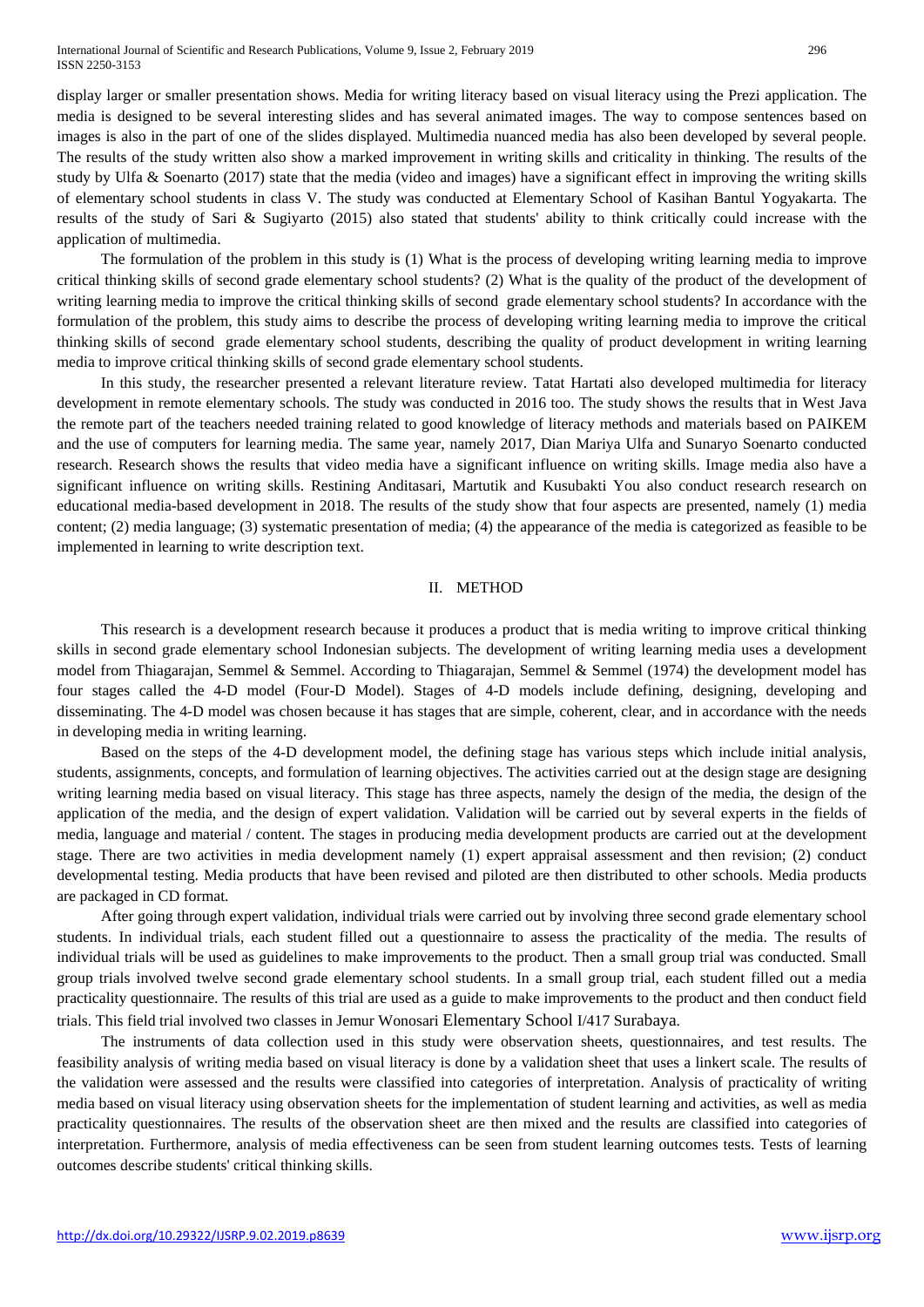# III. RESULT AND DISCUSSION

The results of expert validation for the media development process are obtained from the validator sheet. Validated components are material, language, and media. The results of the validation sheet from the validator are as follows:

| <b>Tabel 1.</b> Validation Results |            |                      |  |  |
|------------------------------------|------------|----------------------|--|--|
| <b>Validation Sheets</b>           | Percentage | <b>Categories</b>    |  |  |
| Writing media                      | 92,65%     | Worth using          |  |  |
| (media expert)                     |            | without revision     |  |  |
| Writing media                      | 97,06%     | Worth using          |  |  |
| (language expert)                  |            | without revision     |  |  |
| Writing media                      | 87,05%     | Worth using          |  |  |
| (material expert)                  |            | without revision     |  |  |
|                                    |            | Canada a magaalad ah |  |  |

Source: processed secondary data of researchers, 2018

From the results of the validation sheet, it was stated that valid visual literacy based writing media was used in learning. While the results of the questionnaire practicality response of writing media based on visual literacy are as follows.

| <b>Tabel 2. Questionnaire Results</b> |                                     |                       |               |                                          |
|---------------------------------------|-------------------------------------|-----------------------|---------------|------------------------------------------|
| <b>Trials</b>                         | The<br>Number of<br><b>Students</b> | <b>Score Obtained</b> | $\frac{0}{0}$ | Interpretation                           |
| Individual Trial                      |                                     |                       | 84,52         | Very good with<br>revisions              |
| <b>Small Group Trial</b>              | 12                                  | 326                   | 97.02         | Very good                                |
|                                       |                                     |                       |               | Course research coordom data of recepted |

Source: processed secondary data of researchers, 2018

The results of the student response questionnaire stated that writing media based on visual literacy was practically in accordance with the percentage of individual trials and small group trials. The practicality of the media can also be seen from the results of the learning implementation observation sheet and student activity observation sheets. The results of the percentage of learning implementation are as follows.

|                 |    | <b>Tabel 3.</b> Results of Learning Implementation Observation |                   |                    |  |  |
|-----------------|----|----------------------------------------------------------------|-------------------|--------------------|--|--|
| <b>Observer</b> |    |                                                                |                   | <b>Information</b> |  |  |
| 01              |    | <b>Number</b>                                                  | <b>Percentage</b> |                    |  |  |
| 27              | 31 | 58                                                             | 90,62             | Very good          |  |  |

**Tabel 3.** Results of Learning Implementation Observation

Source: processed secondary data of researchers, 2018 Based on the above data, it can be concluded that the implementation of learning using visual literacy based media is very good. Furthermore, student activities during learning can be seen as follows.

|                 |    | <b>Tabel 4.</b> Results of Student Activity Observation |                   |             |  |
|-----------------|----|---------------------------------------------------------|-------------------|-------------|--|
| <b>Observer</b> |    | <b>Number</b>                                           | <b>Persentase</b> | Keterangan  |  |
| 01              | 01 |                                                         |                   |             |  |
| 20              | 22 | 42                                                      | 87.5              | Sangat baik |  |

Source: processed secondary data of researchers, 2018

In accordance with the table above, it can be concluded that the activities of students during the implementation of learning using visual literacy-based learning media in the category are very good.

The effectiveness of visual literacy based media is known through the results of student learning tests. Student learning outcomes are intended to measure the critical thinking skills of class II students. The level of understanding of students before and after using media is measured by the technique of t test data analysis of two free samples. The significance level of the difference in the results of the pretest and posttest was 0.05. Media-based visual literacy learning writing is said to be effective for improving critical thinking skills if ≤0,05 significance level. The t-test formula for two free samples is as follows.